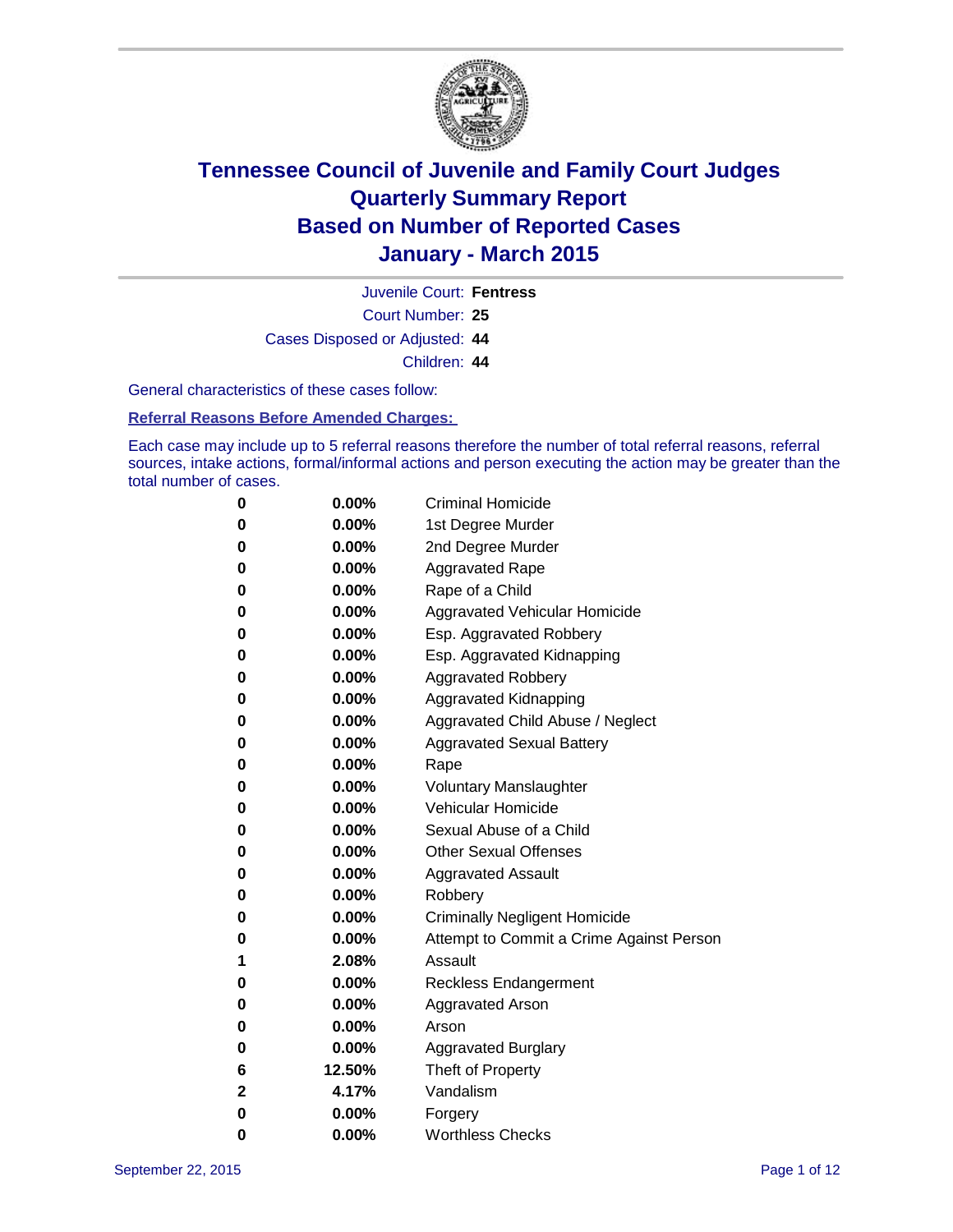

Juvenile Court: **Fentress**

Court Number: **25**

Cases Disposed or Adjusted: **44**

Children: **44**

#### **Referral Reasons Before Amended Charges:**

Each case may include up to 5 referral reasons therefore the number of total referral reasons, referral sources, intake actions, formal/informal actions and person executing the action may be greater than the total number of cases.

| 0            | 0.00%  | Illegal Possession / Fraudulent Use of Credit / Debit Cards |
|--------------|--------|-------------------------------------------------------------|
| 0            | 0.00%  | <b>Burglary</b>                                             |
| 0            | 0.00%  | Unauthorized Use of a Vehicle                               |
| 0            | 0.00%  | <b>Cruelty to Animals</b>                                   |
| 0            | 0.00%  | Sale of Controlled Substances                               |
| 0            | 0.00%  | <b>Other Drug Offenses</b>                                  |
| 1            | 2.08%  | <b>Possession of Controlled Substances</b>                  |
| 0            | 0.00%  | <b>Criminal Attempt</b>                                     |
| 0            | 0.00%  | Carrying Weapons on School Property                         |
| 0            | 0.00%  | Unlawful Carrying / Possession of a Weapon                  |
| 0            | 0.00%  | <b>Evading Arrest</b>                                       |
| 0            | 0.00%  | Escape                                                      |
| 0            | 0.00%  | Driving Under Influence (DUI)                               |
| 0            | 0.00%  | Possession / Consumption of Alcohol                         |
| 0            | 0.00%  | Resisting Stop, Frisk, Halt, Arrest or Search               |
| 0            | 0.00%  | <b>Aggravated Criminal Trespass</b>                         |
| 1            | 2.08%  | Harassment                                                  |
| 0            | 0.00%  | Failure to Appear                                           |
| 0            | 0.00%  | Filing a False Police Report                                |
| 0            | 0.00%  | Criminal Impersonation                                      |
| 1            | 2.08%  | <b>Disorderly Conduct</b>                                   |
| 0            | 0.00%  | <b>Criminal Trespass</b>                                    |
| 0            | 0.00%  | <b>Public Intoxication</b>                                  |
| 0            | 0.00%  | Gambling                                                    |
| 9            | 18.75% | <b>Traffic</b>                                              |
| 0            | 0.00%  | <b>Local Ordinances</b>                                     |
| 1            | 2.08%  | Violation of Wildlife Regulations                           |
| 0            | 0.00%  | <b>Contempt of Court</b>                                    |
| 6            | 12.50% | Violation of Probation                                      |
| 0            | 0.00%  | Violation of Aftercare                                      |
| $\mathbf{2}$ | 4.17%  | <b>Unruly Behavior</b>                                      |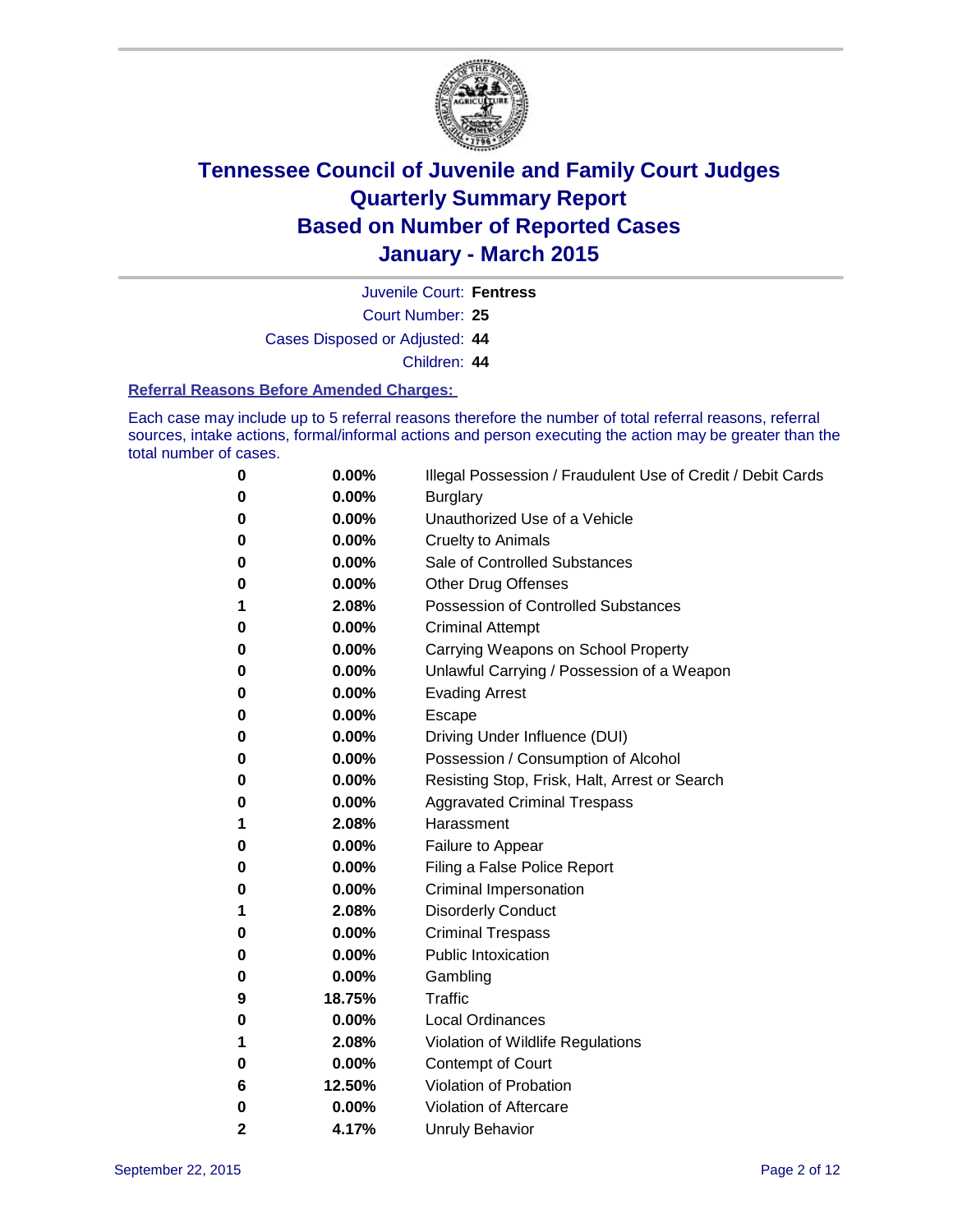

Court Number: **25** Juvenile Court: **Fentress** Cases Disposed or Adjusted: **44**

Children: **44**

#### **Referral Reasons Before Amended Charges:**

Each case may include up to 5 referral reasons therefore the number of total referral reasons, referral sources, intake actions, formal/informal actions and person executing the action may be greater than the total number of cases.

| 8  | 16.67%   | Truancy                                |
|----|----------|----------------------------------------|
| 0  | 0.00%    | In-State Runaway                       |
| 0  | $0.00\%$ | Out-of-State Runaway                   |
| 3  | 6.25%    | Possession of Tobacco Products         |
| 0  | $0.00\%$ | Violation of a Valid Court Order       |
| 0  | 0.00%    | <b>Violation of Curfew</b>             |
| 0  | 0.00%    | Sexually Abused Child                  |
| 0  | 0.00%    | <b>Physically Abused Child</b>         |
| 0  | 0.00%    | Dependency / Neglect                   |
| 0  | 0.00%    | <b>Termination of Parental Rights</b>  |
| 0  | $0.00\%$ | <b>Violation of Pretrial Diversion</b> |
| 0  | 0.00%    | Violation of Informal Adjustment       |
| 7  | 14.58%   | <b>Judicial Review</b>                 |
| 0  | 0.00%    | <b>Administrative Review</b>           |
| 0  | 0.00%    | <b>Foster Care Review</b>              |
| 0  | 0.00%    | Custody                                |
| 0  | 0.00%    | Visitation                             |
| 0  | $0.00\%$ | Paternity / Legitimation               |
| 0  | 0.00%    | <b>Child Support</b>                   |
| 0  | 0.00%    | <b>Request for Medical Treatment</b>   |
| 0  | 0.00%    | <b>Consent to Marry</b>                |
| 0  | 0.00%    | Other                                  |
| 48 | 100.00%  | <b>Total Referrals</b>                 |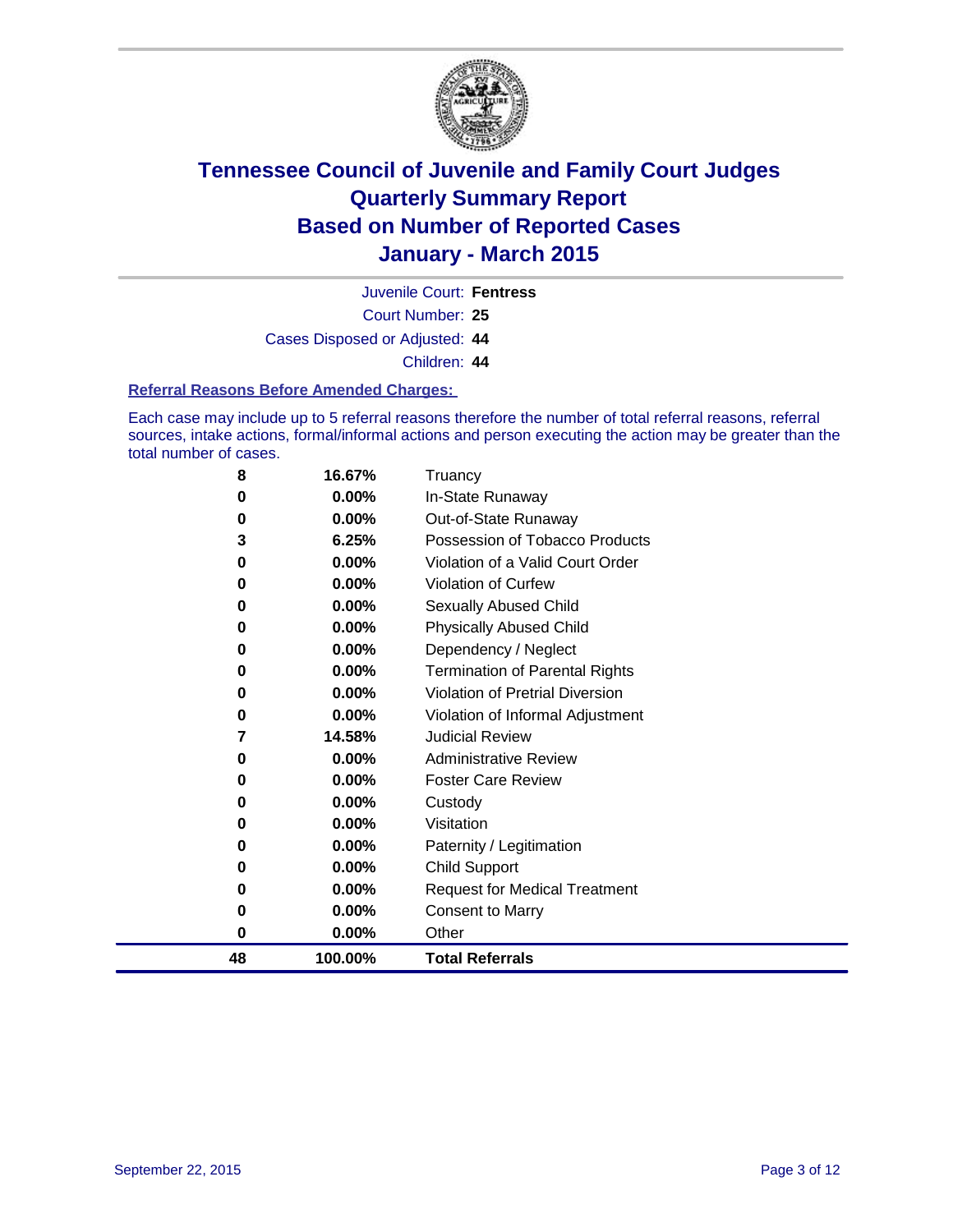

|                            |                      |                                | Juvenile Court: Fentress |
|----------------------------|----------------------|--------------------------------|--------------------------|
|                            |                      |                                | Court Number: 25         |
|                            |                      | Cases Disposed or Adjusted: 44 |                          |
|                            |                      |                                | Children: 44             |
| <b>Referral Sources: 1</b> |                      |                                |                          |
|                            | 19                   | 39.58%                         | Law Enforcement          |
|                            | 1                    | 2.08%                          | Parents                  |
|                            | $\ddot{\phantom{0}}$ | 0.001                          | $D = 1 + 1$              |

| 48 | 100.00%  | <b>Total Referral Sources</b>     |  |
|----|----------|-----------------------------------|--|
| 0  | 0.00%    | Other                             |  |
| 0  | $0.00\%$ | <b>Unknown</b>                    |  |
| 0  | 0.00%    | Hospital                          |  |
| 0  | $0.00\%$ | Child & Parent                    |  |
| 0  | $0.00\%$ | Victim                            |  |
| 0  | 0.00%    | <b>Other Court</b>                |  |
| 0  | 0.00%    | Social Agency                     |  |
| 5  | 10.42%   | <b>Court Staff</b>                |  |
| 0  | $0.00\%$ | <b>District Attorney's Office</b> |  |
| 0  | 0.00%    | <b>Other State Department</b>     |  |
| 7  | 14.58%   | <b>DCS</b>                        |  |
| 0  | 0.00%    | <b>CSA</b>                        |  |
| 16 | 33.33%   | School                            |  |
| 0  | $0.00\%$ | Self                              |  |
| 0  | 0.00%    | Relatives                         |  |
|    |          |                                   |  |

#### **Age of Child at Referral: 2**

| 44           | 100.00%  | <b>Total Child Count</b> |
|--------------|----------|--------------------------|
| 0            | $0.00\%$ | <b>Unknown</b>           |
| $\mathbf 0$  | $0.00\%$ | Ages 19 and Over         |
| 18           | 40.91%   | Ages 17 through 18       |
| 16           | 36.36%   | Ages 15 through 16       |
| $\mathbf{2}$ | 4.55%    | Ages 13 through 14       |
| 0            | 0.00%    | Ages 11 through 12       |
| 8            | 18.18%   | Ages 10 and Under        |
|              |          |                          |

<sup>1</sup> If different than number of Referral Reasons (48), verify accuracy of your court's data.

One child could be counted in multiple categories, verify accuracy of your court's data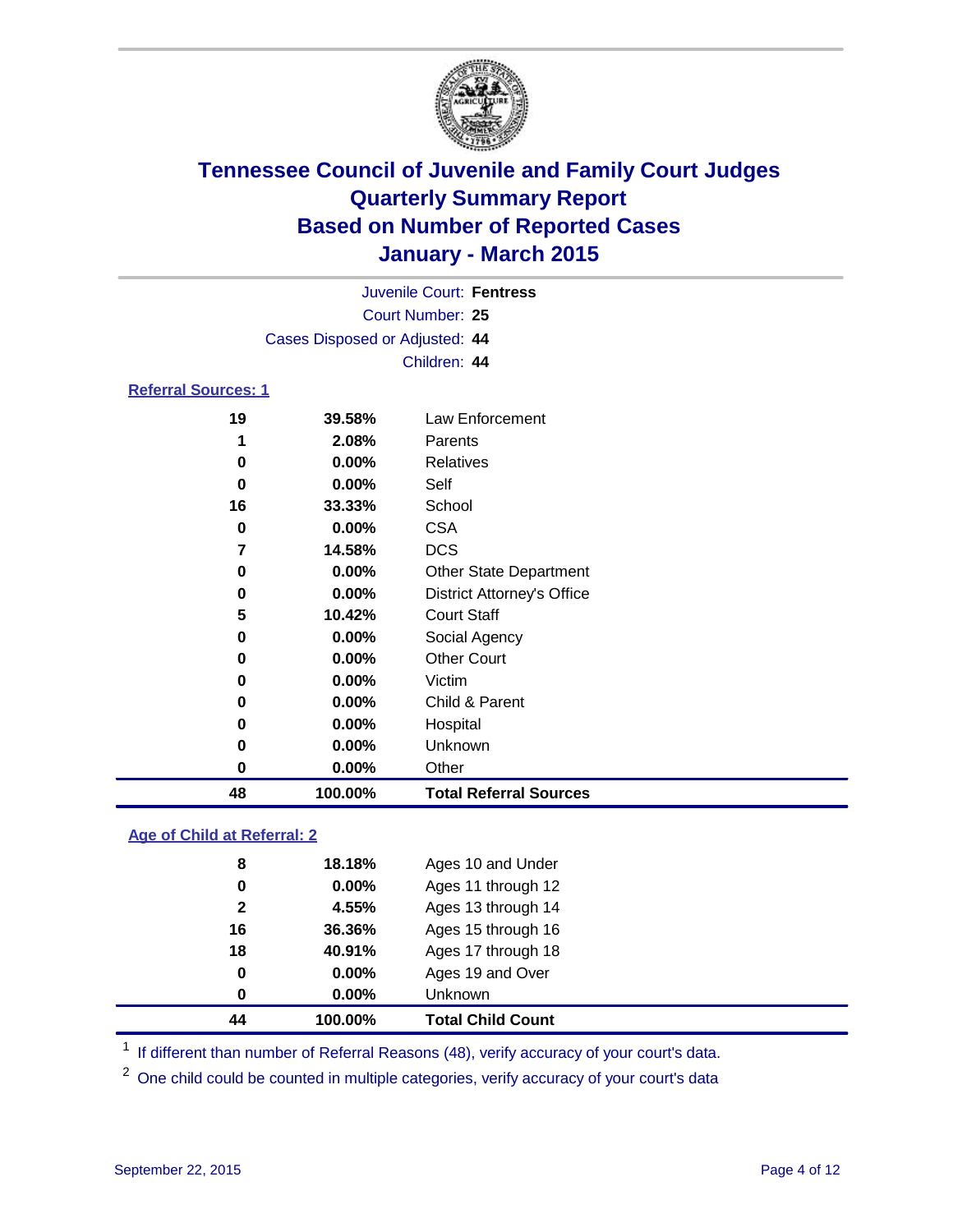

| Juvenile Court: Fentress                |                  |                          |  |  |  |
|-----------------------------------------|------------------|--------------------------|--|--|--|
|                                         | Court Number: 25 |                          |  |  |  |
| Cases Disposed or Adjusted: 44          |                  |                          |  |  |  |
|                                         | Children: 44     |                          |  |  |  |
| <b>Sex of Child: 1</b>                  |                  |                          |  |  |  |
| 31                                      | 70.45%           | Male                     |  |  |  |
| 13                                      | 29.55%           | Female                   |  |  |  |
| $\mathbf 0$                             | 0.00%            | Unknown                  |  |  |  |
| 44                                      | 100.00%          | <b>Total Child Count</b> |  |  |  |
| Race of Child: 1                        |                  |                          |  |  |  |
| 42                                      | 95.45%           | White                    |  |  |  |
| $\bf{0}$                                | 0.00%            | African American         |  |  |  |
| 0                                       | 0.00%            | Native American          |  |  |  |
| 1                                       | 2.27%            | Asian                    |  |  |  |
| 1                                       | 2.27%            | Mixed                    |  |  |  |
| 0                                       | 0.00%            | Unknown                  |  |  |  |
| 44                                      | 100.00%          | <b>Total Child Count</b> |  |  |  |
| <b>Hispanic Origin: 1</b>               |                  |                          |  |  |  |
| $\mathbf 0$                             | 0.00%            | Yes                      |  |  |  |
| 44                                      | 100.00%          | No                       |  |  |  |
| $\bf{0}$                                | 0.00%            | Unknown                  |  |  |  |
| 44                                      | 100.00%          | <b>Total Child Count</b> |  |  |  |
| <b>School Enrollment of Children: 1</b> |                  |                          |  |  |  |
| 40                                      | 90.91%           | Yes                      |  |  |  |
| 4                                       | 9.09%            | <b>No</b>                |  |  |  |
| $\bf{0}$                                | 0.00%            | Unknown                  |  |  |  |
| 44                                      | 100.00%          | <b>Total Child Count</b> |  |  |  |

One child could be counted in multiple categories, verify accuracy of your court's data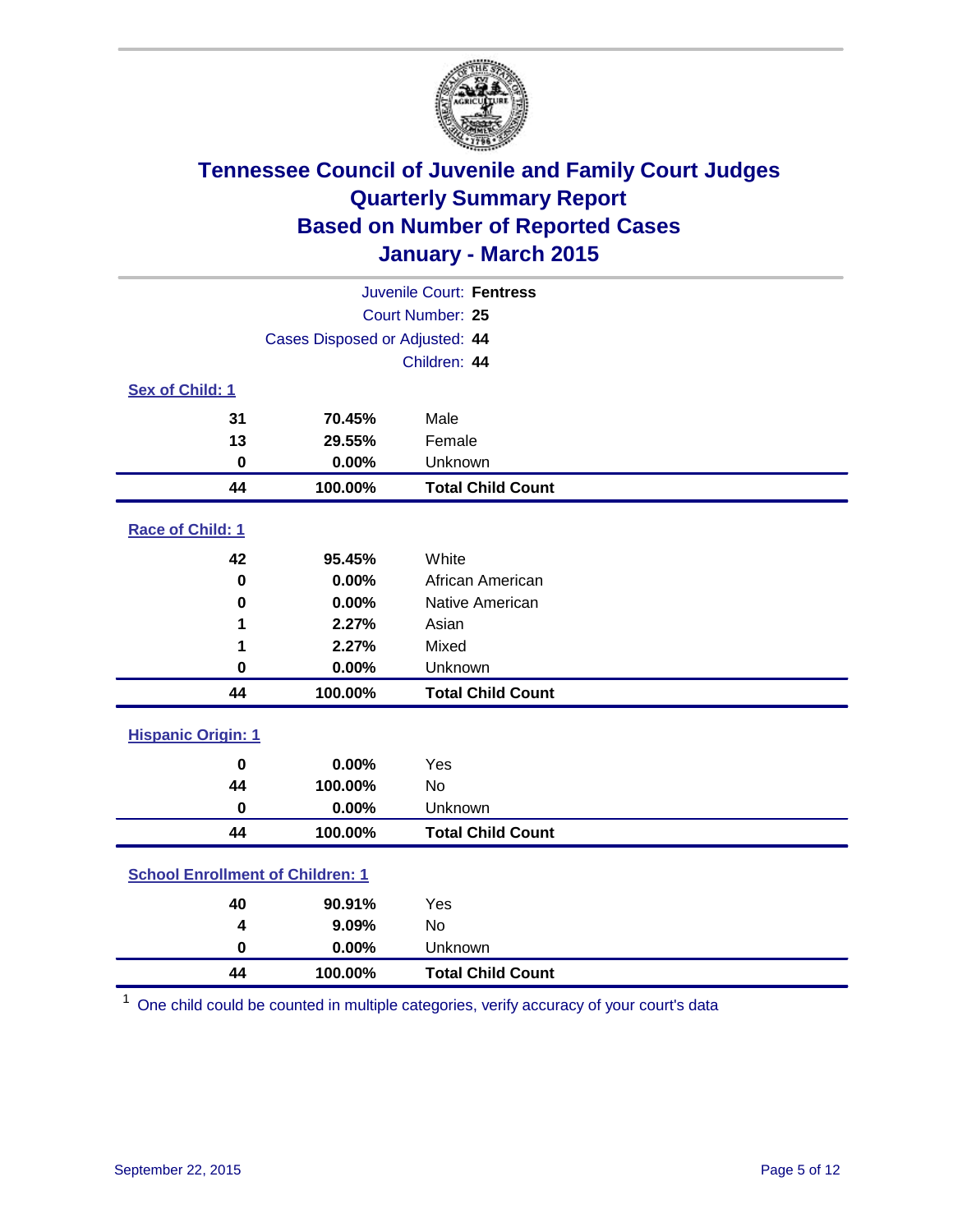

| Juvenile Court: Fentress                                  |                  |                              |  |  |  |
|-----------------------------------------------------------|------------------|------------------------------|--|--|--|
|                                                           | Court Number: 25 |                              |  |  |  |
| Cases Disposed or Adjusted: 44                            |                  |                              |  |  |  |
|                                                           |                  | Children: 44                 |  |  |  |
| <b>Living Arrangement of Child at Time of Referral: 1</b> |                  |                              |  |  |  |
| 19                                                        | 43.18%           | With Both Biological Parents |  |  |  |
| 1                                                         | 2.27%            | With Father and Stepmother   |  |  |  |
| 2                                                         | 4.55%            | With Mother and Stepfather   |  |  |  |
| 8                                                         | 18.18%           | With Mother                  |  |  |  |
| 5                                                         | 11.36%           | With Father                  |  |  |  |
| 5                                                         | 11.36%           | <b>With Relatives</b>        |  |  |  |
| 4                                                         | 9.09%            | With Adoptive Parents        |  |  |  |
| 0                                                         | 0.00%            | With Foster Family           |  |  |  |
| 0                                                         | $0.00\%$         | In a Group Home              |  |  |  |
| 0                                                         | 0.00%            | In a Residential Center      |  |  |  |
| 0                                                         | $0.00\%$         | In an Institution            |  |  |  |
| 0                                                         | 0.00%            | Independent                  |  |  |  |
| 0                                                         | $0.00\%$         | Unknown                      |  |  |  |
| 0                                                         | $0.00\%$         | Other                        |  |  |  |
| 44                                                        | 100.00%          | <b>Total Child Count</b>     |  |  |  |
| <b>Type of Detention: 2</b>                               |                  |                              |  |  |  |
| 0                                                         | 0.00%            | Non-Secure Placement         |  |  |  |
| 0                                                         | $0.00\%$         | Juvenile Detention Facility  |  |  |  |
| 0                                                         | 0.00%            | Jail - Complete Separation   |  |  |  |
| 0                                                         | 0.00%            | Jail - Partial Separation    |  |  |  |

 **0.00%** Jail - No Separation **0.00%** Psychiatric Hospital **0.00%** Unknown **100.00%** Does Not Apply **0.00%** Other **100.00% Total Detention Count**

<sup>1</sup> One child could be counted in multiple categories, verify accuracy of your court's data

If different than number of Cases (44) verify accuracy of your court's data.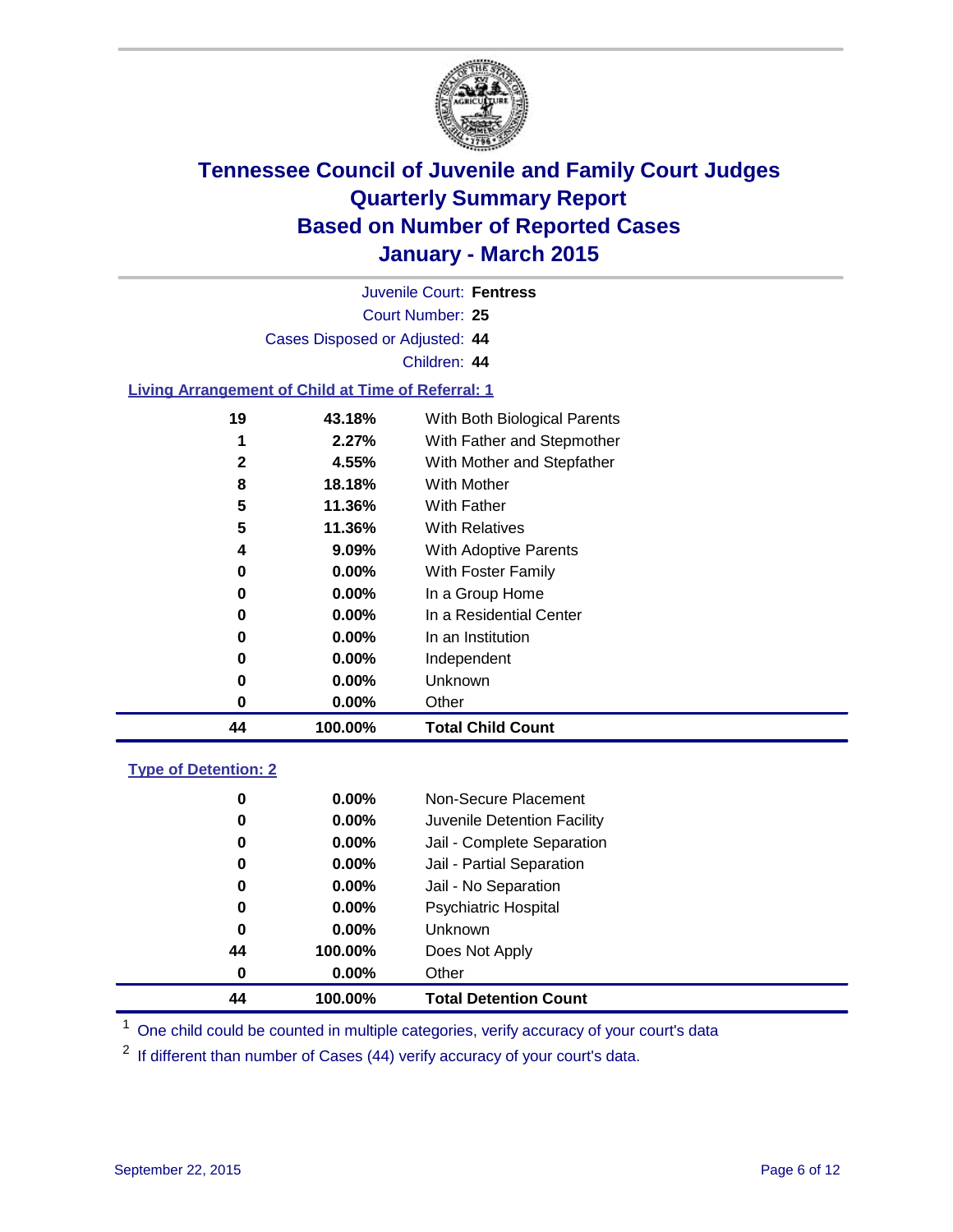

|                                                    | Juvenile Court: Fentress       |                                              |  |  |  |
|----------------------------------------------------|--------------------------------|----------------------------------------------|--|--|--|
|                                                    |                                | Court Number: 25                             |  |  |  |
|                                                    | Cases Disposed or Adjusted: 44 |                                              |  |  |  |
|                                                    | Children: 44                   |                                              |  |  |  |
| <b>Placement After Secure Detention Hearing: 1</b> |                                |                                              |  |  |  |
| 0                                                  | 0.00%                          | Returned to Prior Living Arrangement         |  |  |  |
| $\bf{0}$                                           | 0.00%                          | Juvenile Detention Facility                  |  |  |  |
| 0                                                  | 0.00%                          | Jail                                         |  |  |  |
| 0                                                  | 0.00%                          | Shelter / Group Home                         |  |  |  |
| $\bf{0}$                                           | 0.00%                          | <b>Foster Family Home</b>                    |  |  |  |
| 0                                                  | 0.00%                          | <b>Psychiatric Hospital</b>                  |  |  |  |
| 0                                                  | 0.00%                          | Unknown                                      |  |  |  |
| 44                                                 | 100.00%                        | Does Not Apply                               |  |  |  |
| 0                                                  | 0.00%                          | Other                                        |  |  |  |
| 44                                                 | 100.00%                        | <b>Total Placement Count</b>                 |  |  |  |
| <b>Intake Actions: 2</b>                           |                                |                                              |  |  |  |
|                                                    |                                |                                              |  |  |  |
|                                                    |                                |                                              |  |  |  |
| 29<br>$\bf{0}$                                     | 60.42%<br>0.00%                | <b>Petition Filed</b><br><b>Motion Filed</b> |  |  |  |
| $12 \,$                                            | 25.00%                         | <b>Citation Processed</b>                    |  |  |  |
| $\bf{0}$                                           | 0.00%                          | Notification of Paternity Processed          |  |  |  |
| $\overline{7}$                                     | 14.58%                         | Scheduling of Judicial Review                |  |  |  |
| 0                                                  | 0.00%                          | Scheduling of Administrative Review          |  |  |  |
| 0                                                  | 0.00%                          | Scheduling of Foster Care Review             |  |  |  |
| $\bf{0}$                                           | 0.00%                          | Unknown                                      |  |  |  |
| 0                                                  | 0.00%                          | Does Not Apply                               |  |  |  |
| $\bf{0}$                                           | 0.00%                          | Other                                        |  |  |  |

<sup>1</sup> If different than number of Cases (44) verify accuracy of your court's data.

<sup>2</sup> If different than number of Referral Reasons (48), verify accuracy of your court's data.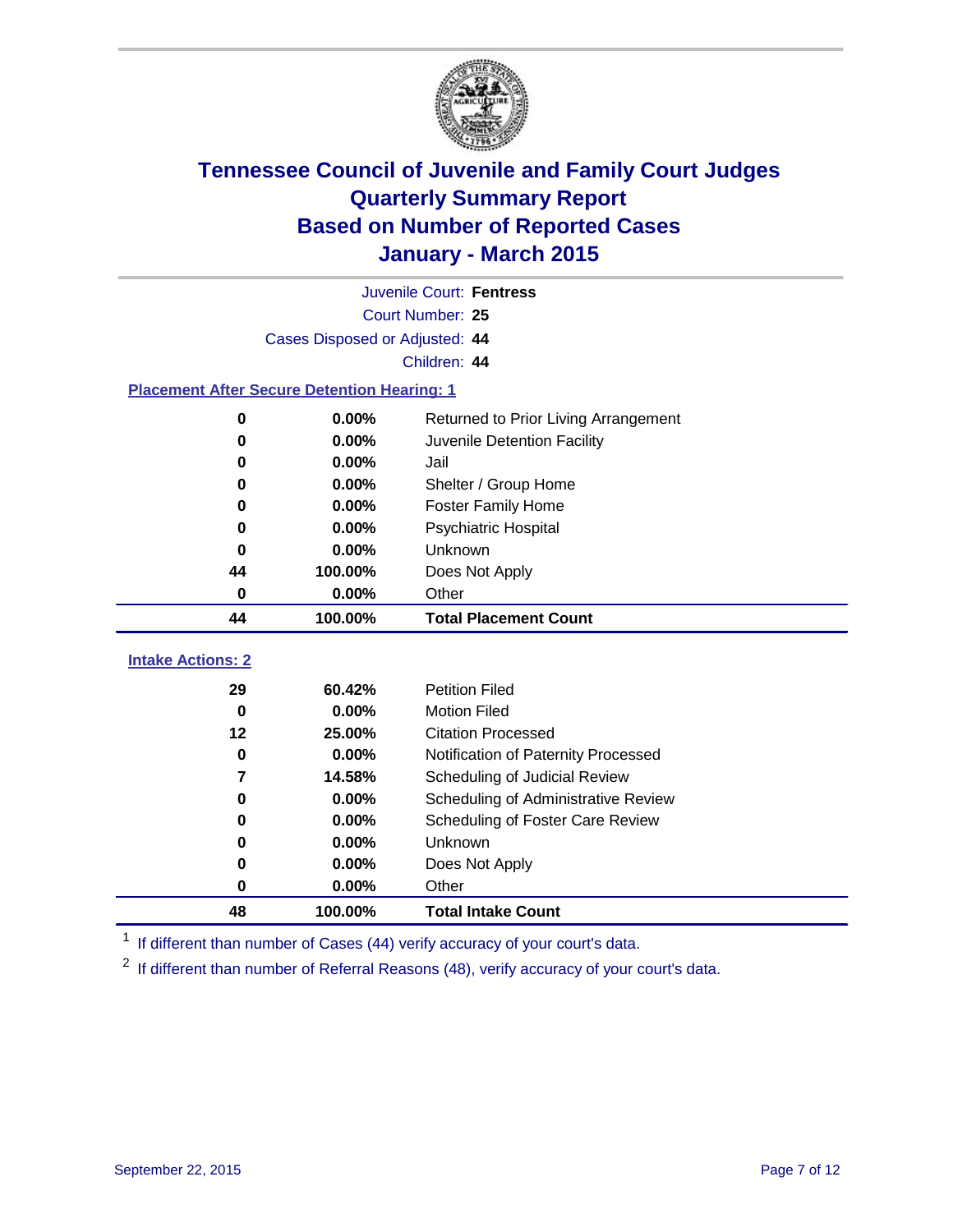

Court Number: **25** Juvenile Court: **Fentress** Cases Disposed or Adjusted: **44** Children: **44**

#### **Last Grade Completed by Child: 1**

| 44               | 100.00%        | <b>Total Child Count</b>  |
|------------------|----------------|---------------------------|
| $\pmb{0}$        | $0.00\%$       | Other                     |
| 0                | 0.00%          | Unknown                   |
| 0                | 0.00%          | Never Attended School     |
| 0                | 0.00%          | Graduated                 |
| 0                | 0.00%          | <b>GED</b>                |
| 0                | 0.00%          | Non-Graded Special Ed     |
| 1                | 2.27%          | 12th Grade                |
| 13               | 29.55%         | 11th Grade                |
| 14               | 31.82%         | 10th Grade                |
| 0                | 0.00%          | 9th Grade                 |
| 3                | 6.82%          | 9th Grade                 |
| $\pmb{0}$        | 0.00%          | 8th Grade                 |
| $\mathbf 2$      | 4.55%          | 8th Grade                 |
| 0                | 0.00%          | 7th Grade                 |
| 3                | 6.82%          | 7th Grade                 |
| 0                | 0.00%          | 6th Grade                 |
| 0                | 0.00%          | 6th Grade                 |
| 0                | 0.00%          | 5th Grade                 |
| 0                | 0.00%          | 5th Grade                 |
| 0                | 0.00%          | 4th Grade                 |
| 0                | 0.00%          | 4th Grade                 |
| $\pmb{0}$        | 0.00%          | 3rd Grade                 |
| $\mathbf 2$      | 4.55%          | 3rd Grade                 |
| 0                | 0.00%          | 2nd Grade                 |
| $\mathbf 2$      | 4.55%          | 2nd Grade                 |
| $\mathbf 2$<br>0 | 4.55%<br>0.00% | 1st Grade                 |
| $\mathbf 2$      | 4.55%          | Kindergarten<br>1st Grade |
| 0                | 0.00%          | Preschool                 |
| $\pmb{0}$        | 0.00%          | Too Young for School      |
|                  |                |                           |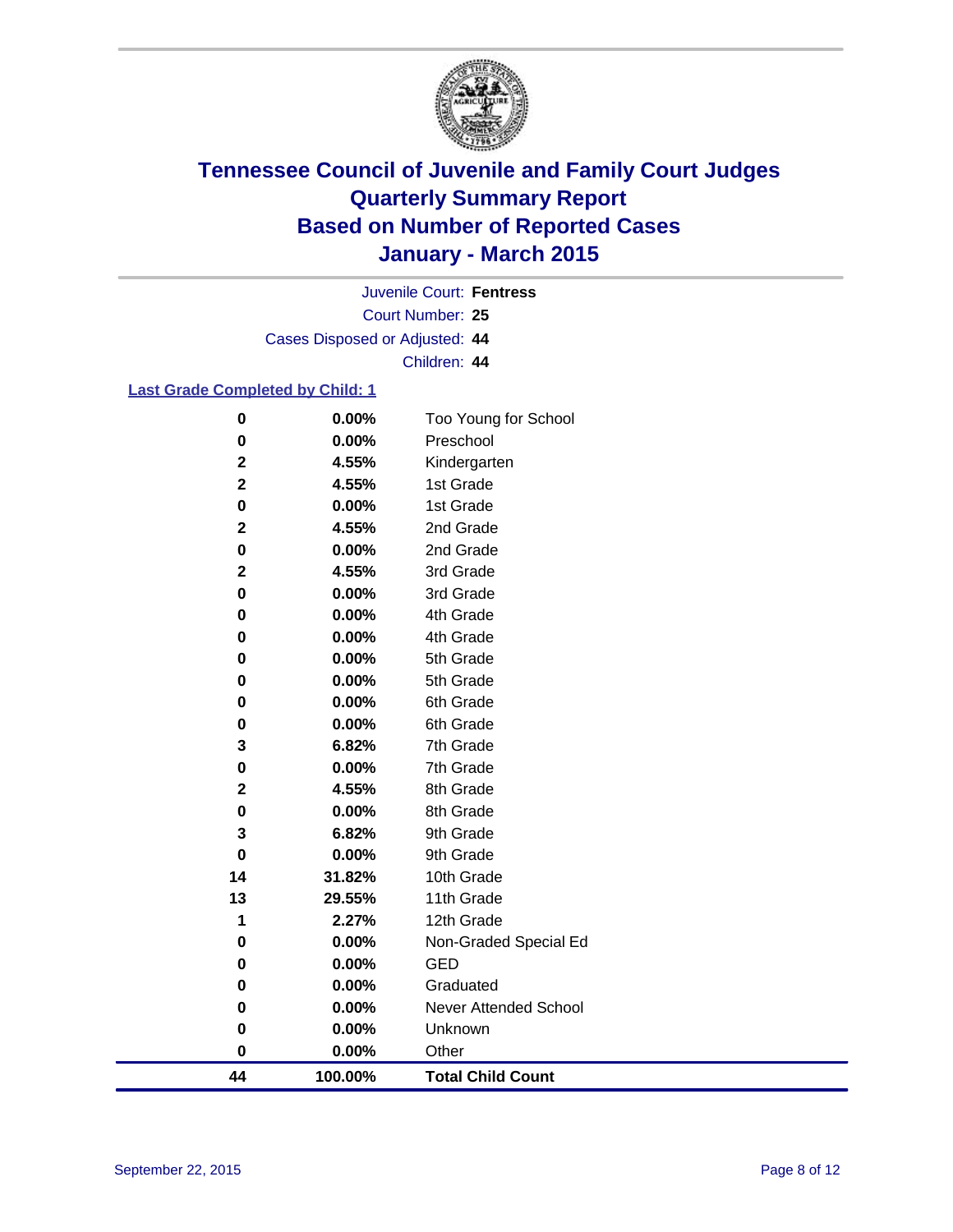

|                                         |          | Juvenile Court: Fentress                                                                |  |  |  |
|-----------------------------------------|----------|-----------------------------------------------------------------------------------------|--|--|--|
|                                         |          | Court Number: 25                                                                        |  |  |  |
| Cases Disposed or Adjusted: 44          |          |                                                                                         |  |  |  |
|                                         |          | Children: 44                                                                            |  |  |  |
| <b>Enrolled in Special Education: 1</b> |          |                                                                                         |  |  |  |
| 7                                       | 15.91%   | Yes                                                                                     |  |  |  |
| 37                                      | 84.09%   | No                                                                                      |  |  |  |
| 0                                       | $0.00\%$ | Unknown                                                                                 |  |  |  |
| 44                                      | 100.00%  | <b>Total Child Count</b>                                                                |  |  |  |
|                                         |          | One objet could be counted in multiple optogeties, verify acquires of veur courtle data |  |  |  |

<sup>1</sup> One child could be counted in multiple categories, verify accuracy of your court's data

#### **Action Executed By: 1**

| 48<br>0 | 100.00%<br>0.00% | Judge<br>Magistrate       |
|---------|------------------|---------------------------|
| 0       | $0.00\%$         | <b>YSO</b>                |
| 0       | $0.00\%$         | Other                     |
| 0       | $0.00\%$         | Unknown                   |
| 48      | 100.00%          | <b>Total Action Count</b> |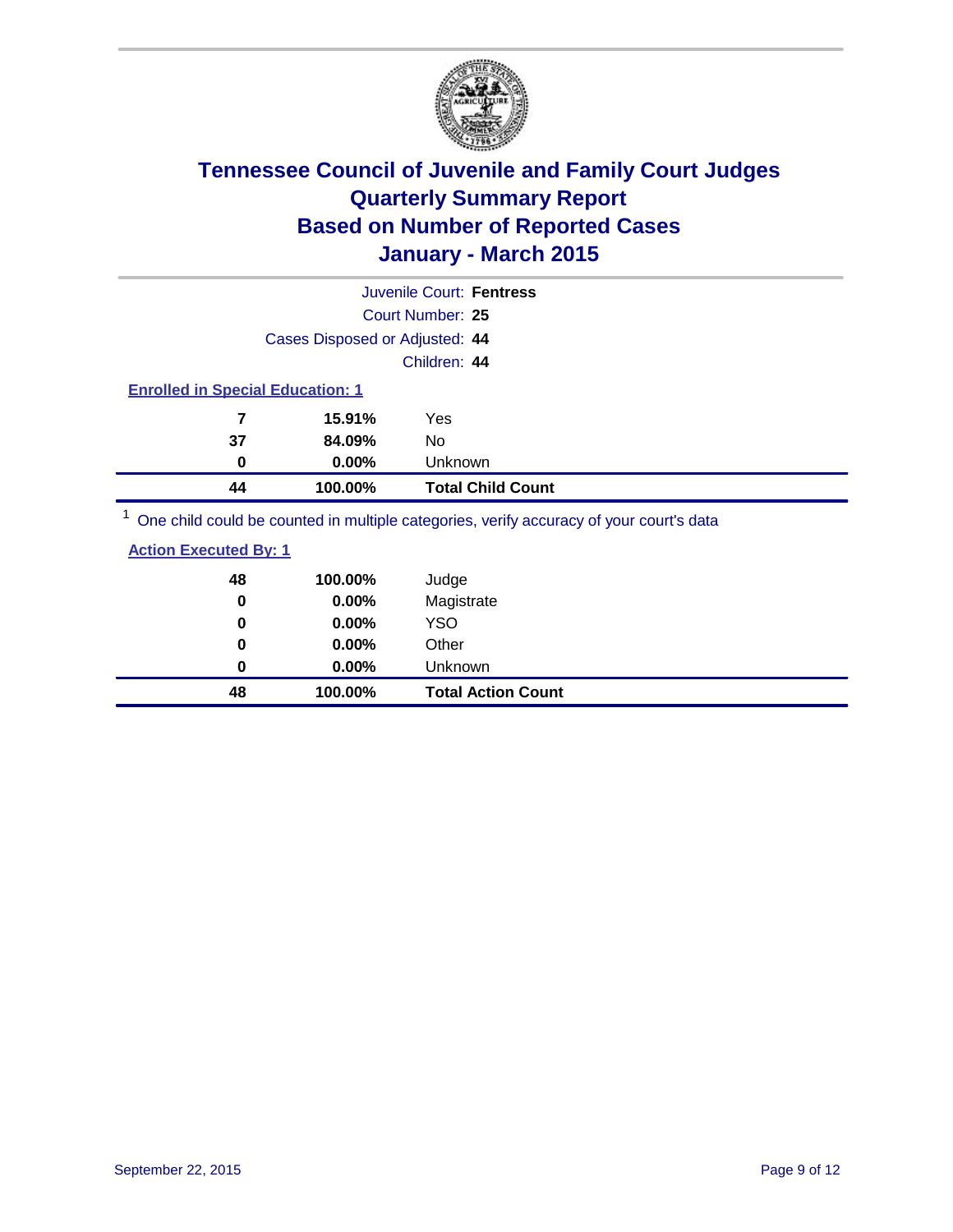

Court Number: **25** Juvenile Court: **Fentress** Cases Disposed or Adjusted: **44** Children: **44**

#### **Formal / Informal Actions: 1**

| $\mathbf{2}$ | 4.17%    | Dismissed                                        |
|--------------|----------|--------------------------------------------------|
| 0            | $0.00\%$ | Retired / Nolle Prosequi                         |
| 10           | 20.83%   | <b>Complaint Substantiated Delinquent</b>        |
| 10           | 20.83%   | <b>Complaint Substantiated Status Offender</b>   |
|              | 2.08%    | <b>Complaint Substantiated Dependent/Neglect</b> |
| 0            | $0.00\%$ | <b>Complaint Substantiated Abused</b>            |
| 0            | $0.00\%$ | <b>Complaint Substantiated Mentally III</b>      |
| 10           | 20.83%   | Informal Adjustment                              |
| 8            | 16.67%   | <b>Pretrial Diversion</b>                        |
| 0            | $0.00\%$ | <b>Transfer to Adult Court Hearing</b>           |
| 0            | $0.00\%$ | Charges Cleared by Transfer to Adult Court       |
| 0            | $0.00\%$ | Special Proceeding                               |
|              | 14.58%   | <b>Review Concluded</b>                          |
| 0            | $0.00\%$ | Case Held Open                                   |
| 0            | $0.00\%$ | Other                                            |
| 0            | $0.00\%$ | Unknown                                          |
| 48           | 100.00%  | <b>Total Action Count</b>                        |

<sup>1</sup> If different than number of Referral Reasons (48), verify accuracy of your court's data.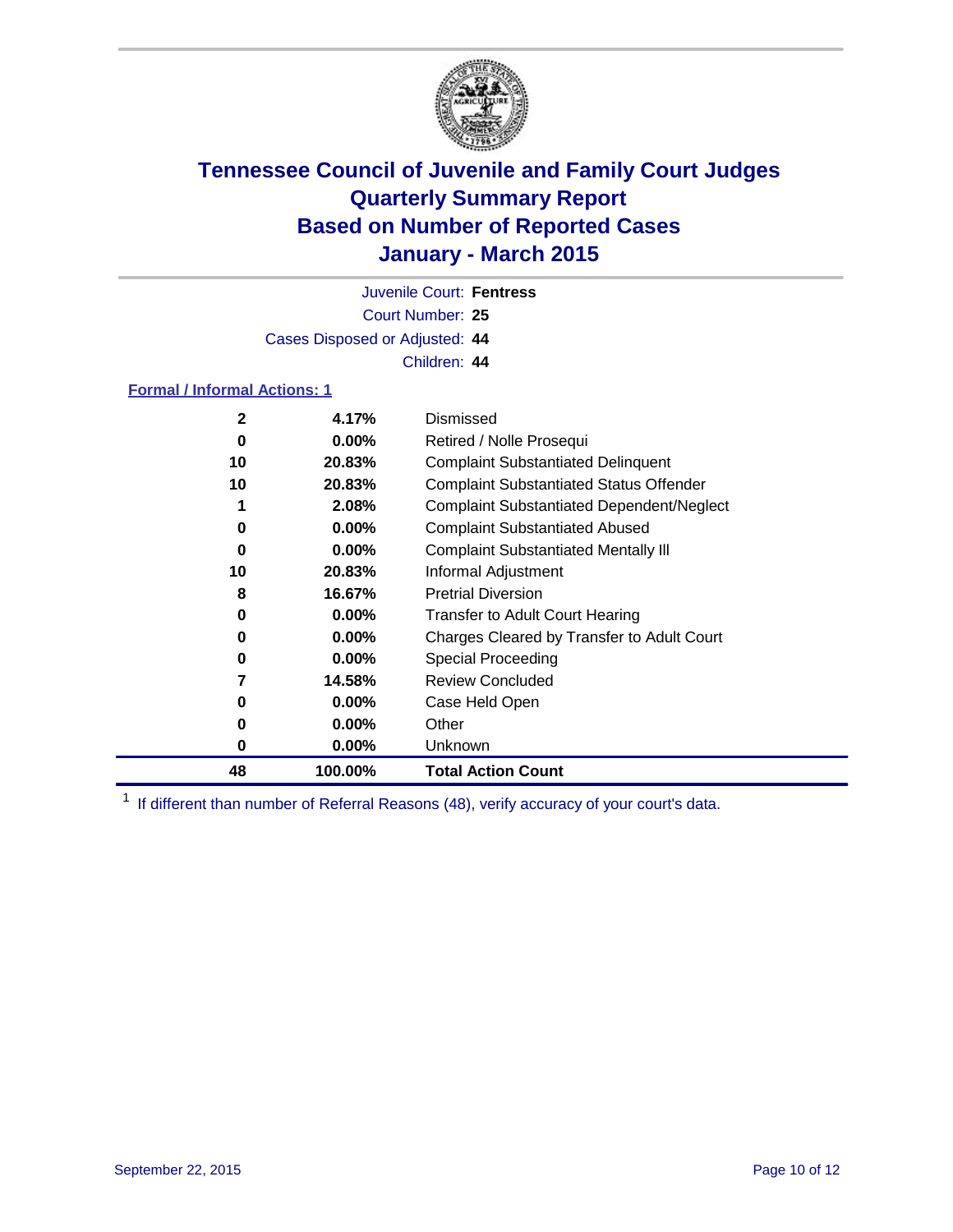

|                       |                                | Juvenile Court: Fentress                              |
|-----------------------|--------------------------------|-------------------------------------------------------|
|                       |                                | Court Number: 25                                      |
|                       | Cases Disposed or Adjusted: 44 |                                                       |
|                       |                                | Children: 44                                          |
| <b>Case Outcomes:</b> |                                | There can be multiple outcomes for one child or case. |
| 1                     | 1.20%                          | <b>Case Dismissed</b>                                 |
| 0                     | 0.00%                          | Case Retired or Nolle Prosequi                        |
| 28                    | 33.73%                         | Warned / Counseled                                    |
| 28                    | 33.73%                         | Held Open For Review                                  |
| 1                     | 1.20%                          | Supervision / Probation to Juvenile Court             |
| 0                     | 0.00%                          | <b>Probation to Parents</b>                           |
| 2                     | 2.41%                          | Referral to Another Entity for Supervision / Service  |
| 0                     | 0.00%                          | Referred for Mental Health Counseling                 |
| 1                     | 1.20%                          | Referred for Alcohol and Drug Counseling              |
| 0                     | 0.00%                          | Referred to Alternative School                        |
| 0                     | 0.00%                          | Referred to Private Child Agency                      |
| 0                     | 0.00%                          | Referred to Defensive Driving School                  |
| 0                     | 0.00%                          | Referred to Alcohol Safety School                     |
| 0                     | 0.00%                          | Referred to Juvenile Court Education-Based Program    |
| 0                     | 0.00%                          | Driver's License Held Informally                      |
| 0                     | 0.00%                          | <b>Voluntary Placement with DMHMR</b>                 |
| 0                     | 0.00%                          | <b>Private Mental Health Placement</b>                |
| 0                     | 0.00%                          | Private MR Placement                                  |
| 0                     | 0.00%                          | Placement with City/County Agency/Facility            |
| 0                     | 0.00%                          | Placement with Relative / Other Individual            |
| 1                     | 1.20%                          | Fine                                                  |
| 9                     | 10.84%                         | <b>Public Service</b>                                 |
| 0                     | 0.00%                          | Restitution                                           |
| 0                     | 0.00%                          | <b>Runaway Returned</b>                               |
| 0                     | 0.00%                          | No Contact Order                                      |
| 0                     | 0.00%                          | Injunction Other than No Contact Order                |
| $\bf{0}$              | 0.00%                          | <b>House Arrest</b>                                   |
| 0                     | 0.00%                          | <b>Court Defined Curfew</b>                           |
| 0                     | 0.00%                          | Dismissed from Informal Adjustment                    |
| 0                     | 0.00%                          | <b>Dismissed from Pretrial Diversion</b>              |
| 1                     | 1.20%                          | Released from Probation                               |
| 0                     | 0.00%                          | <b>Transferred to Adult Court</b>                     |
| 0                     | 0.00%                          | <b>DMHMR Involuntary Commitment</b>                   |
| 0                     | $0.00\%$                       | <b>DCS Commitment - Determinate</b>                   |